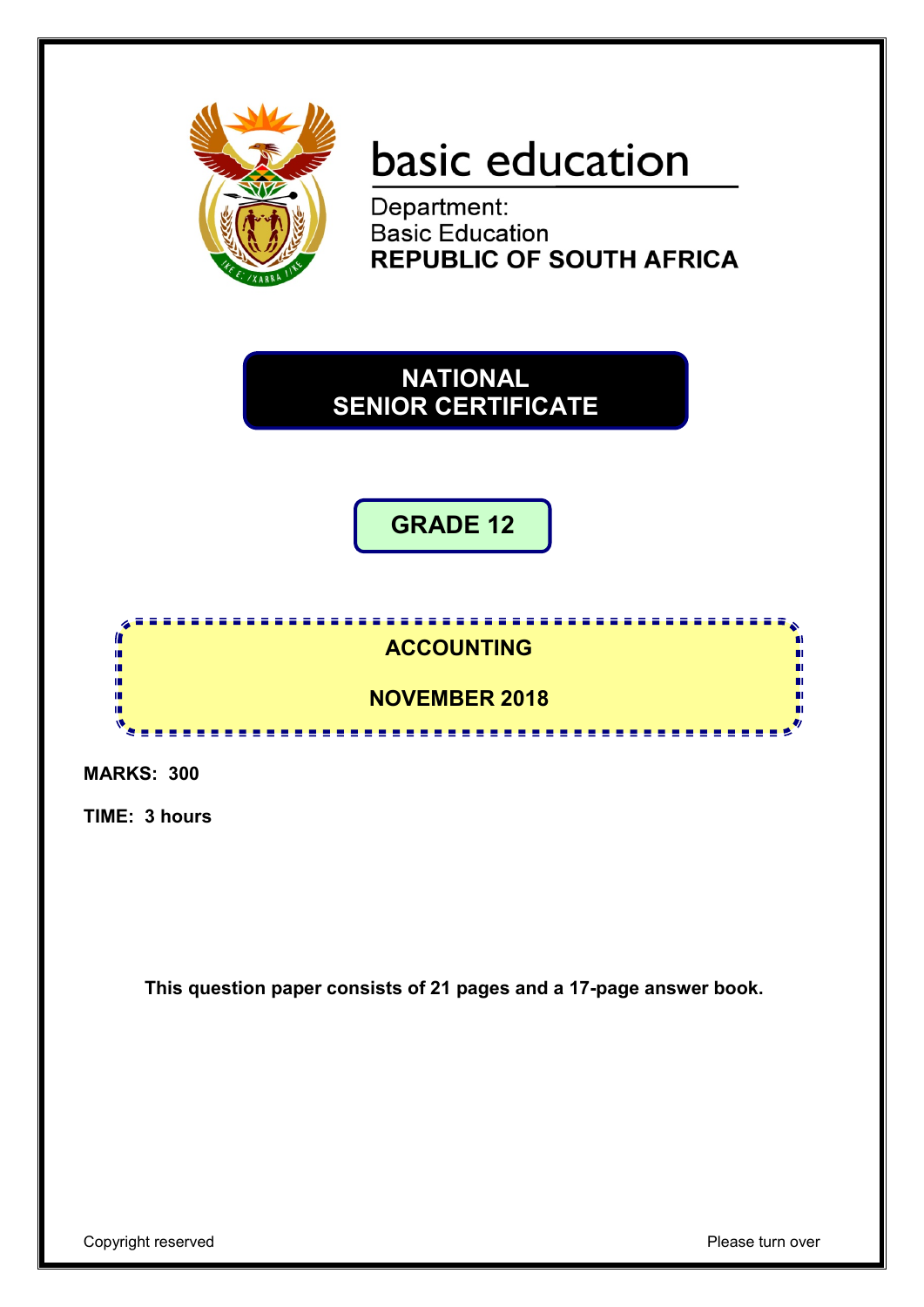#### **INSTRUCTIONS AND INFORMATION**

Read the following instructions carefully and follow them precisely.

- 1. Answer ALL the questions.
- 2. A special ANSWER BOOK is provided in which to answer ALL the questions.
- 3. Show ALL workings to achieve part-marks.
- 4. You may use a non-programmable calculator.
- 5. You may use a dark pencil or blue/black ink to answer the questions.
- 6. Where applicable, show ALL calculations to ONE decimal point.
- 7. Write neatly and legibly.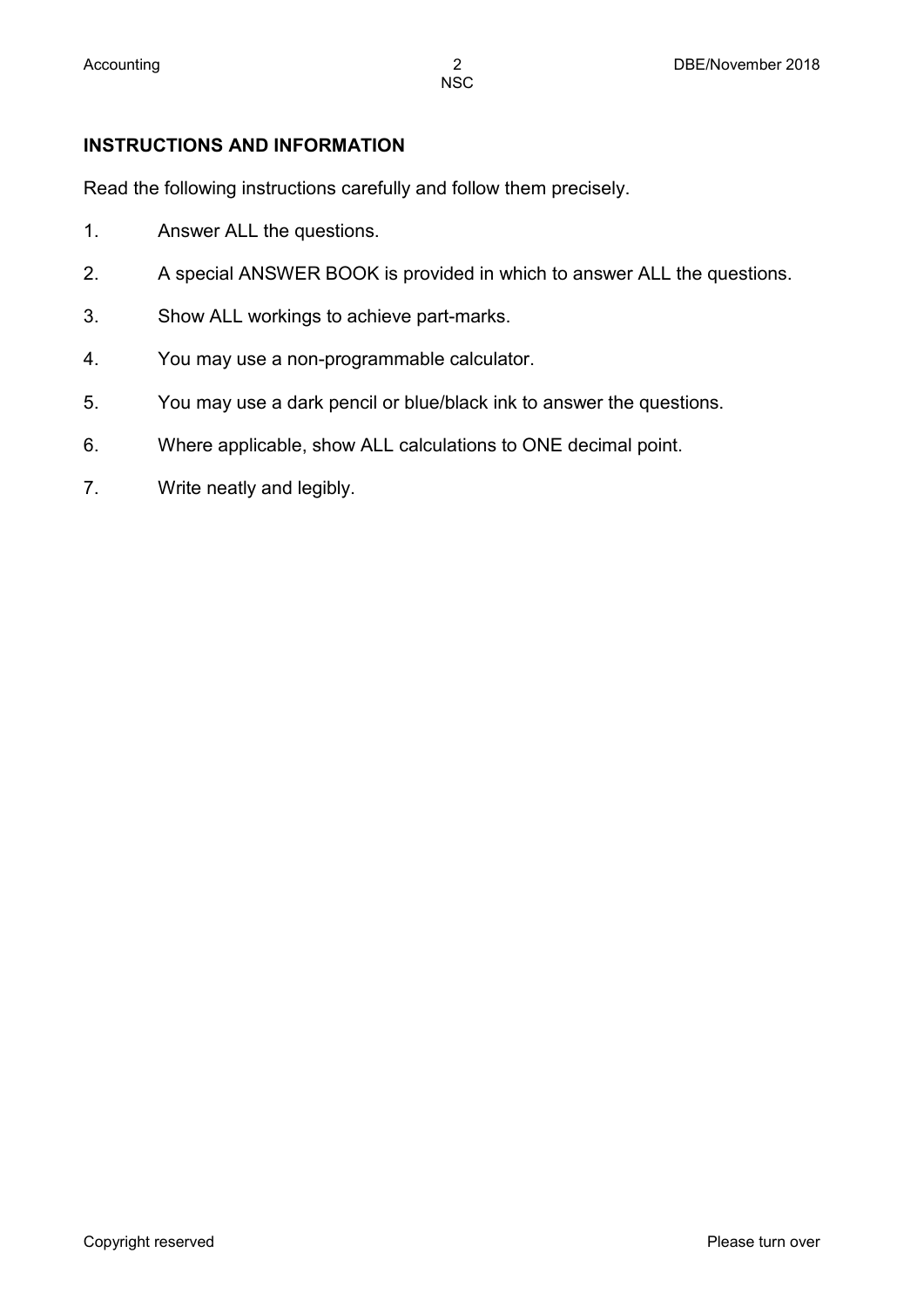8. Use the table below as a guide when answering the question paper. Try NOT to deviate from it.

| QUESTION 1: 40 marks; 25 minutes |                                  |  |  |
|----------------------------------|----------------------------------|--|--|
| This integrates:<br>Topic:       |                                  |  |  |
|                                  | <b>Managerial accounting</b>     |  |  |
|                                  | <b>Production Cost Statement</b> |  |  |
| Manufacturing                    | Break-even analysis              |  |  |
|                                  | <b>Managing resources</b>        |  |  |
|                                  | Internal control                 |  |  |

| QUESTION 2: 35 marks; 20 minutes                   |                                  |  |  |
|----------------------------------------------------|----------------------------------|--|--|
| This integrates:<br>Topic:                         |                                  |  |  |
|                                                    | <b>Financial accounting</b>      |  |  |
|                                                    | <b>Creditors' reconciliation</b> |  |  |
| <b>VAT and Creditors'</b><br><b>Reconciliation</b> | VAT calculations                 |  |  |
|                                                    | <b>Managing resources</b>        |  |  |
|                                                    | Internal control                 |  |  |

| QUESTION 3: 75 marks; 45 minutes      |                                           |  |  |
|---------------------------------------|-------------------------------------------|--|--|
| Topic:<br>This integrates:            |                                           |  |  |
| <b>Financial Statements and Audit</b> | <b>Financial accounting</b>               |  |  |
|                                       | Concepts, Income Statement, Balance Sheet |  |  |
| Report                                | and Audit Report                          |  |  |

| QUESTION 4: 70 marks; 40 minutes |                                         |  |  |
|----------------------------------|-----------------------------------------|--|--|
| Topic:<br>This integrates:       |                                         |  |  |
|                                  | <b>Financial accounting</b>             |  |  |
| <b>Cash Flow Statement and</b>   | <b>Cash Flow Statement</b>              |  |  |
| Interpretation                   | Interpretation of financial information |  |  |

| QUESTION 5: 45 marks; 30 minutes               |                                                                                                              |  |  |
|------------------------------------------------|--------------------------------------------------------------------------------------------------------------|--|--|
| This integrates:<br>Topic:                     |                                                                                                              |  |  |
| <b>Inventory Valuation and Fixed</b><br>Assets | <b>Managing resources</b><br>Concepts<br>Inventory calculations<br>Fixed asset valuation<br>Internal control |  |  |

| QUESTION 6: 35 marks; 20 minutes |                                                                                              |  |  |
|----------------------------------|----------------------------------------------------------------------------------------------|--|--|
| This integrates:<br>Topic:       |                                                                                              |  |  |
| <b>Cash Budgets</b>              | <b>Managerial accounting</b><br>Cash Budget<br><b>Managing resources</b><br>Internal control |  |  |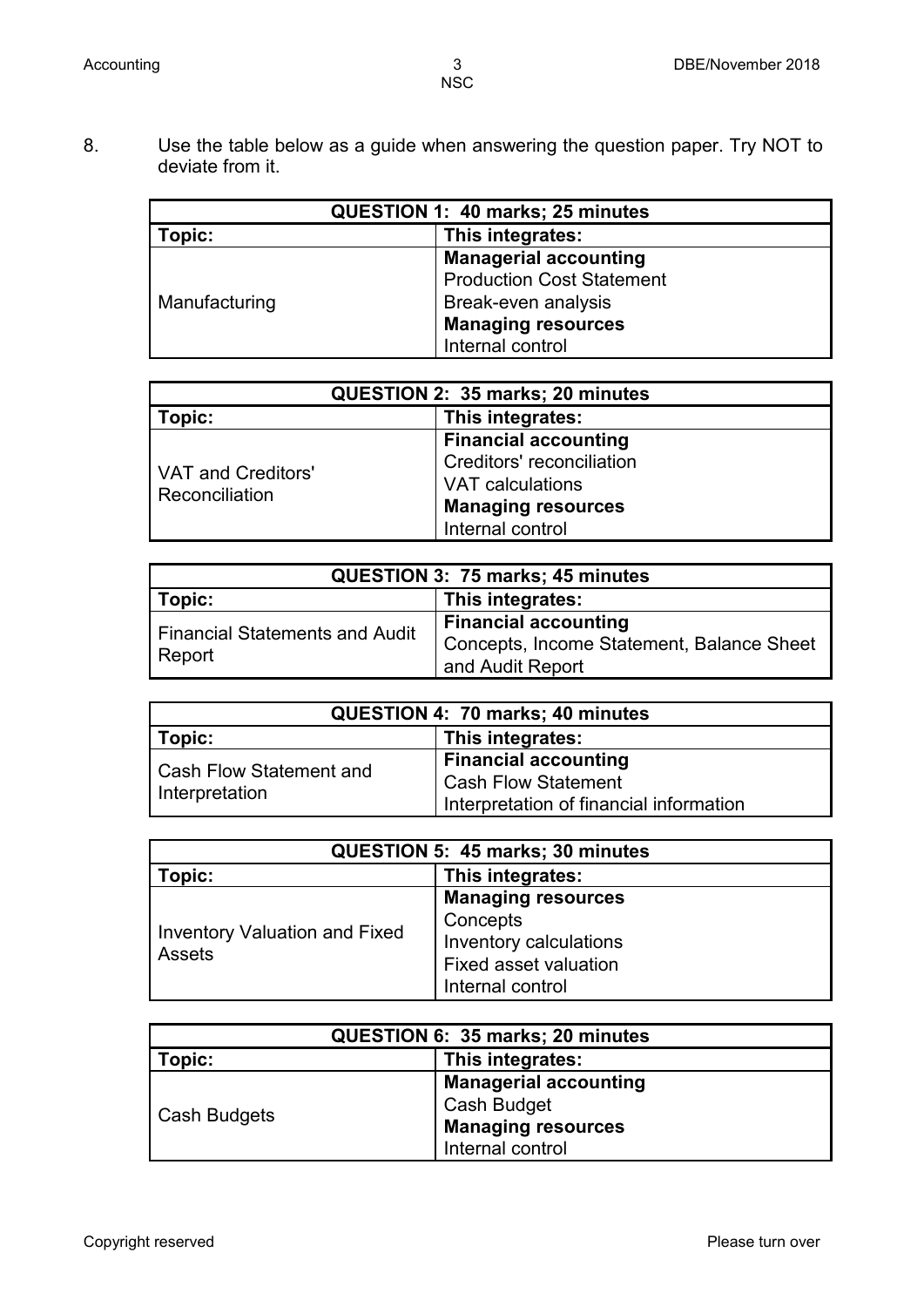#### **QUESTION 1: MANUFACTURING (40 marks; 25 minutes)**

- 1.1 Indicate whether the following statements are TRUE or FALSE. Write only 'true' or 'false' next to the question numbers (1.1.1 to 1.1.3) in the ANSWER BOOK.
	- 1.1.1 Bad debts are an administration cost.
	- 1.1.2 Indirect labour is a factory overhead cost.
	- 1.1.3 Rent expense is a fixed cost. (3)

#### 1.2 **KRIGE SHIRTS**

The business manufactures shirts. The financial year-end is 31 July 2018.

#### **REQUIRED:**

#### 1.2.1 **Refer to Information C.**

Calculate direct labour cost. (9)

1.2.2 Production Cost Statement for the year ended 31 July 2018 (12)

#### **INFORMATION:**

| Δ<br>А. |                                       | 31 JULY 2018 | <b>1 AUGUST 2017</b> |  |
|---------|---------------------------------------|--------------|----------------------|--|
|         | <b>Work-in-progress</b> stock balance |              | R <sub>35</sub> 570  |  |

**B. Raw materials** issued to factory: R528 300

#### **C. Direct labour:**

| Number of factory workers                                       |              |
|-----------------------------------------------------------------|--------------|
| Normal time expected per worker per year                        | 1 960 hours  |
| Normal time rate                                                | R90 per hour |
| Bonuses to workers: 12% of normal wages                         |              |
| NOTE: One worker worked only 1 680 hours and received a reduced |              |
| bonus of R12 146.                                               |              |

- **D. Factory overheads** were calculated at R360 880 for the year. However, this excludes insurance of R48 750 paid for the period 1 August 2017 to 31 August 2018. Insurance must be allocated to the factory, administration and sales in the ratio 4 **:** 3 **:** 2.
- **E. Production for the year:** 17 500 shirts at a cost of R95 per shirt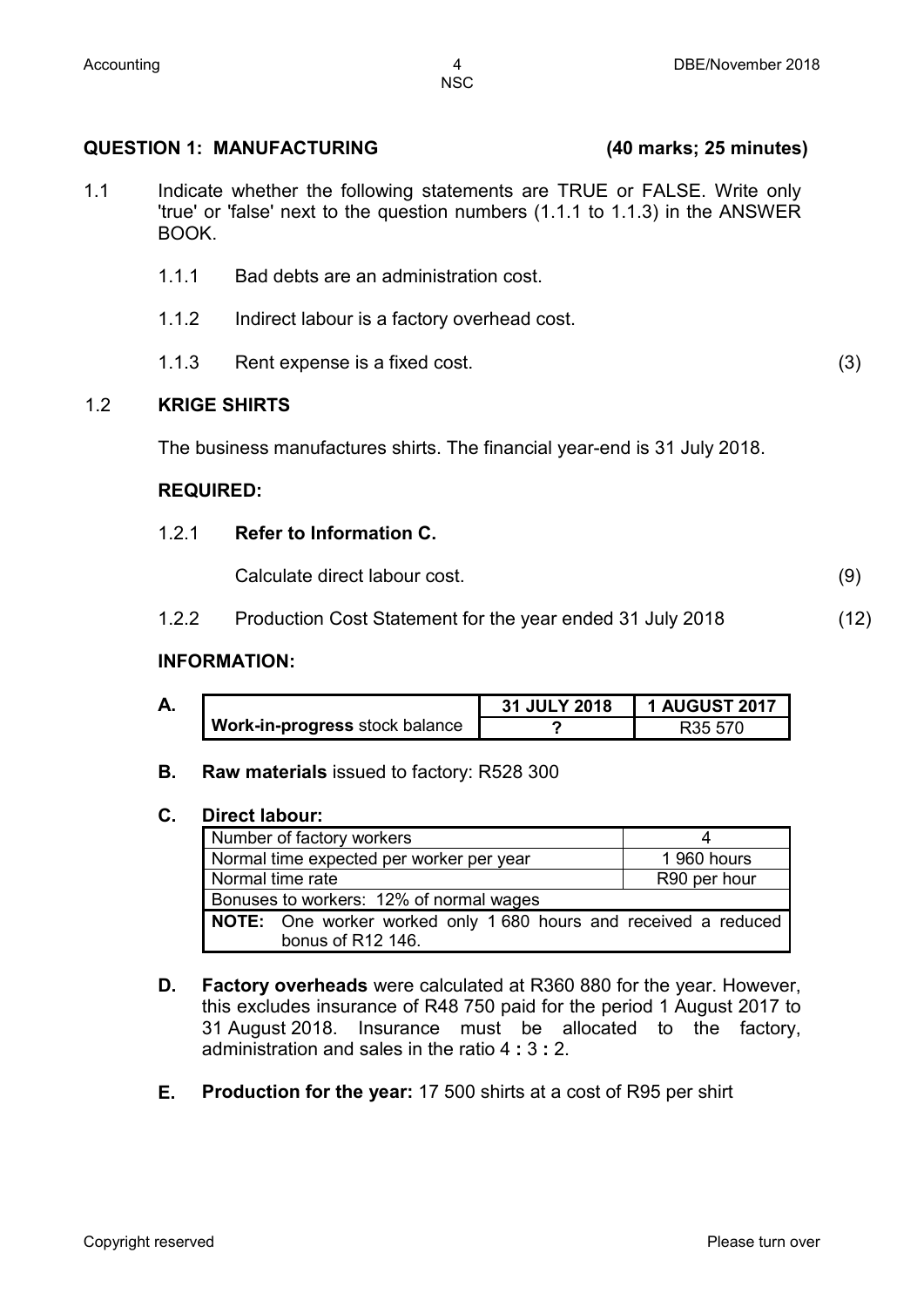#### 1.3 **GEMMA'S MANUFACTURERS**

This business manufactures security gates. The financial year-end is 31 August 2018.

#### **REQUIRED:**

- 1.3.1 Calculate the break-even point for the year ended 31 August 2018. (5)
- 1.3.2 Compare and comment on the break-even point and the production level achieved over the last two years. Quote figures. (6)
- 1.3.3 Give TWO reasons for the increase in direct material cost. Suggest ONE way to control this cost. (5)

#### **INFORMATION FOR YEAR ENDED 31 AUGUST:**

**A.**

| <b>COSTS</b>               |          | 2018                          | 2017                       |                            |
|----------------------------|----------|-------------------------------|----------------------------|----------------------------|
|                            |          | <b>TOTAL</b><br><b>AMOUNT</b> | <b>UNIT</b><br><b>COST</b> | <b>UNIT</b><br><b>COST</b> |
| Direct materials           |          | 75 600                        | R <sub>180</sub>           | R <sub>148</sub>           |
| Direct labour              | Variable | 105 840                       | R <sub>252</sub>           | R244                       |
| Selling and distribution   |          | 60 900                        | R <sub>145</sub>           | R136                       |
| <b>TOTAL VARIABLE COST</b> |          | 242 340                       | <b>R577</b>                |                            |
| Factory overheads          |          | 67 200                        | R <sub>160</sub>           | R <sub>156</sub>           |
| Administration             | Fixed    | 51 660                        | R <sub>123</sub>           | R <sub>127</sub>           |

#### **B. Additional information:**

|                         | 2018      | 2017      |
|-------------------------|-----------|-----------|
| Total sales             | R382 200  | R475 200  |
| Selling price per unit  | R910      | R880      |
| Units produced and sold | 420 units | 540 units |
| Break-even point        |           | 435 units |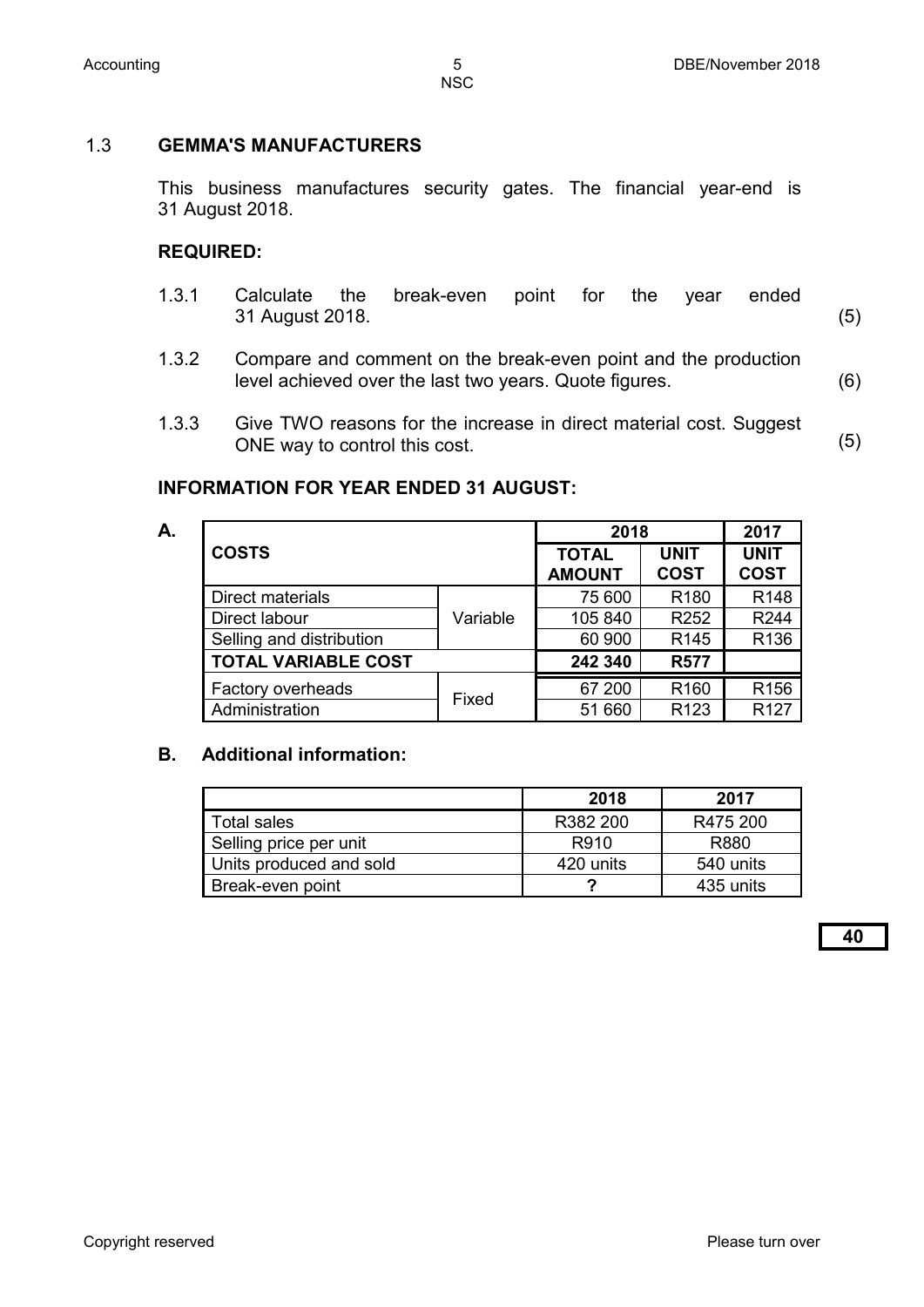**NSC** 

#### **QUESTION 2: VAT AND CREDITORS' RECONCILIATION (35 marks, 20 minutes)**

#### 2.1 **VAT**

Samson Traders is registered for VAT. The VAT rate is 15%.

#### **REQUIRED:**

- 2.1.1 Calculate the figures indicated by **(a)** to **(d)** in the table below. (10)
- 2.1.2 You are the internal auditor. The sole owner, Samson, used a business cheque to buy a new car for R460 000 including VAT. This car is kept at home for his wife's use. Samson says the vehicle must be recorded as a business asset and R60 000 must be recorded as a VAT input in the business' books.

Explain what you would say to Samson. Provide TWO points. (4)

#### **INFORMATION:**

|                   | <b>EXCLUDING</b><br>VAT | <b>VAT</b><br><b>AMOUNT</b> | <b>INCLUDING</b><br>VAT |
|-------------------|-------------------------|-----------------------------|-------------------------|
| Sales returns     | 960                     | $\mathbf{a}$                | 1 104                   |
| Purchase of stock | 52 600                  | (b)                         |                         |
| Discount received | C)                      | 720                         |                         |
| Cash sales        |                         | (d                          | 112 470*                |

\* This includes zero-rated goods that should have been sold for R5 500. The bookkeeper has incorrectly included VAT of R825 on these goods. This must be corrected.

#### 2.2 **CREDITORS' RECONCILIATION**

Claire Traders buys goods on credit from Mariti Suppliers.

#### **REQUIRED:**

- 2.2.1 Use the table provided to indicate changes to the:
	- Creditors' Ledger Account in the books of Claire Traders
	- Creditors' Reconciliation Statement on 31 July 2018 (13)
- 2.2.2 The internal auditor insists that direct payments (EFTs) must be used to pay suppliers. Explain:
	- ONE reason to support his decision
	- ONE internal procedure to ensure control over this system
- 2.2.3 Refer to Invoice 301. It was discovered that the store manager, Vernon, had signed a fictitious order form and took the goods for himself when they arrived. Besides dismissing Vernon, provide:
	- ONE suggestion for action to be taken against him
	- ONE suggestion to prevent this problem in future (4)

(2) (2)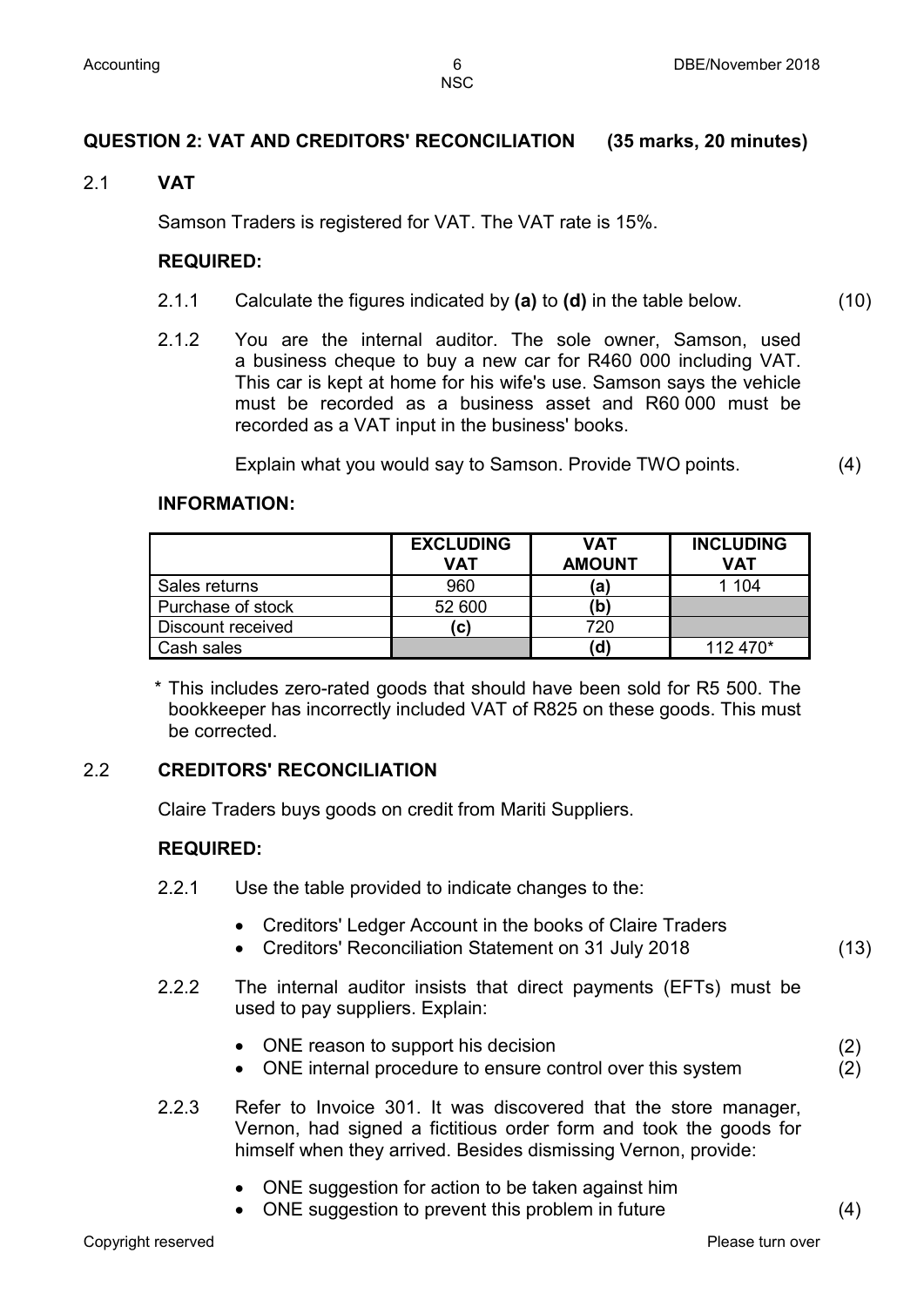#### **INFORMATION:**

#### **A. Creditors' Ledger of Claire Traders**

| <b>MARITI SUPPLIERS (CL5)</b> |    |                     |              |               |                |         |
|-------------------------------|----|---------------------|--------------|---------------|----------------|---------|
|                               |    |                     | <b>DEBIT</b> | <b>CREDIT</b> | <b>BALANCE</b> |         |
| 2018                          |    | <b>Balance</b>      | b/d          |               |                | 67 500  |
| July                          | 10 | Invoice 209         |              |               | 81 000         |         |
|                               |    | <b>EFT</b>          |              | 33 750        |                |         |
|                               | 17 | Debit Note 674      |              | 8640          |                |         |
|                               |    | Invoice 282         |              |               | 40 950         |         |
|                               |    | Invoice 301         |              |               | 25 000         |         |
|                               | 21 | Invoice 360         |              |               | 50 250         |         |
|                               | 24 | Debit Note 995      |              |               | 8 100          |         |
|                               | 27 | Journal Voucher 570 |              | 5 4 0 0       |                |         |
|                               | 31 | Cheque and discount |              | 190           |                | 147 820 |

#### **B. Statement of account from Mariti Suppliers**

|                       |    | <b>MARITI SUPPLIERS</b> |              |               |                |
|-----------------------|----|-------------------------|--------------|---------------|----------------|
| <b>Claire Traders</b> |    | 108 Kruger Road         |              |               | 25 July 2018   |
|                       |    |                         | <b>DEBIT</b> | <b>CREDIT</b> | <b>BALANCE</b> |
| 2018                  |    | <b>Balance</b>          |              |               | 67 500         |
| July                  | 10 | Invoice 209             | 81 000       |               |                |
|                       |    | Receipt 695             |              | 33 750        |                |
|                       | 17 | Credit Note 741         |              | 6840          |                |
|                       |    | Invoice 301             | 25 000       |               |                |
|                       | 21 | Invoice 360             | 20 250       |               |                |
|                       | 24 | Credit Note 811         |              | 8 100         | 145 060        |

- **C.** Differences noted:
	- (a) The incorrect entry for Debit Note 674 in the Creditor's Ledger Account of Mariti Suppliers relates to the correct Credit Note 741 on the statement.
	- (b) Invoice 282 was incorrectly reflected in the account of Mariti Suppliers in the Creditors' Ledger. The goods were purchased from Genesis Suppliers.
	- (c) Invoice 360 was incorrectly recorded on the statement from Mariti Suppliers.
	- (d) Mariti Suppliers also purchased goods on credit from Claire Traders. Claire Traders has transferred a debit balance from the Debtors' Ledger (Journal Voucher 570). Mariti Suppliers will offset this on the next statement.
	- (e) The transaction on 24 July 2018 is for merchandise returned to Mariti Suppliers.
	- (f) The statement reflects transactions up to 25 July 2018.

**35**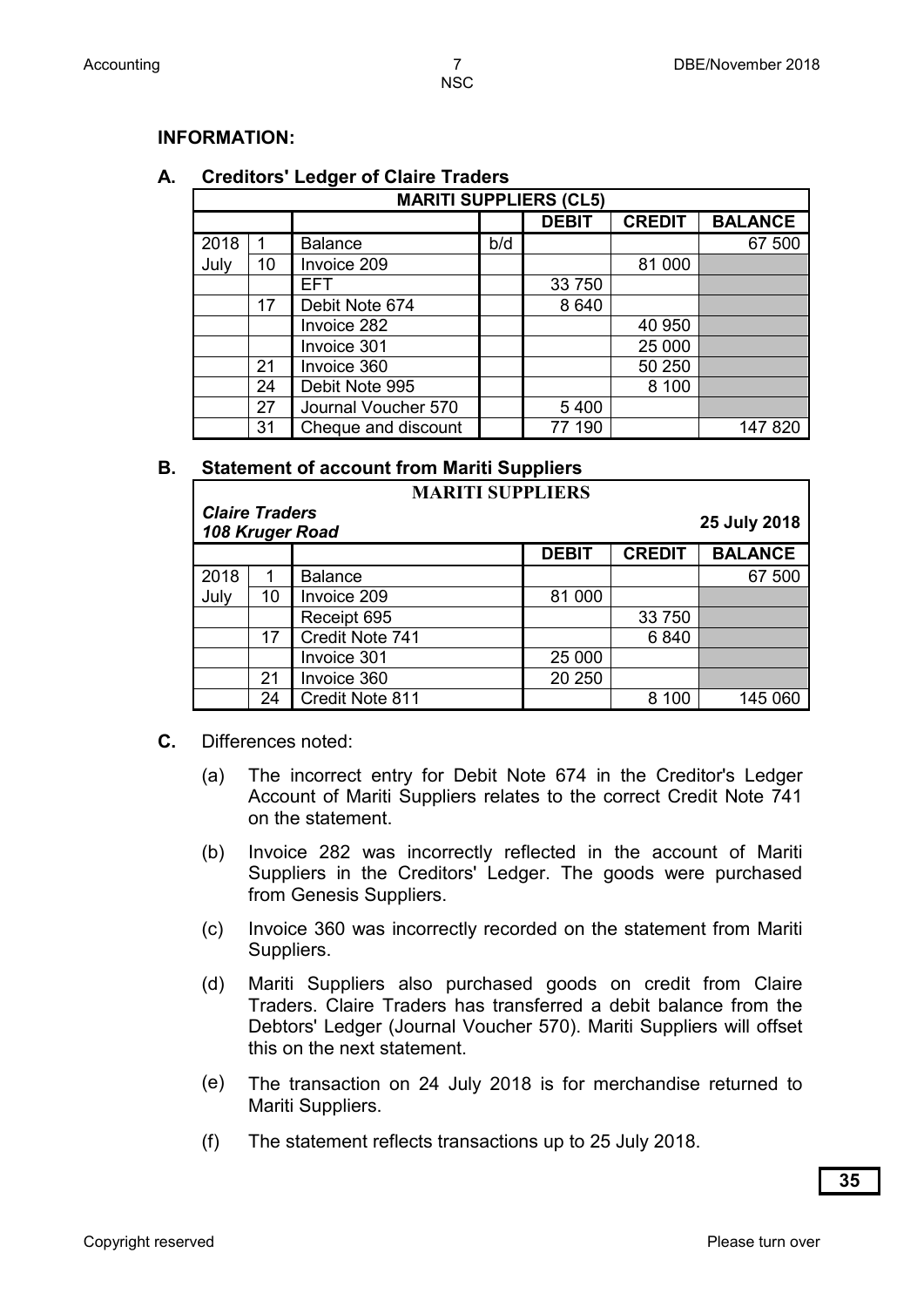**NSC** 

#### **QUESTION 3: FINANCIAL STATEMENTS AND AUDIT REPORT (75 marks; 45 minutes)**

3.1 Indicate where EACH of the following items would be placed in the financial statements by choosing a term from the list below. Write only the answer next to the question numbers (3.1.1 to 3.1.4) in the ANSWER BOOK.

> non-current assets; current assets; equity; operating expenses; operating income

- 3.1.1 Trade and other receivables
- 3.1.2 Adjustments of provision for bad debts (decrease)
- 3.1.3 Fixed deposit maturing in three years' time
- 3.1.4 Trading stock deficit (4)

#### 3.2 **TEMBISO LTD**

You are provided with information for the financial year ended 28 February 2018.

#### **REQUIRED:**

Complete the following for the year ended 28 February 2018:

| (28) |
|------|
|      |

- 3.2.2 Notes to the Balance Sheet (Statement of Financial Position) for:
	- Ordinary share capital (7) • Retained income
- 3.2.3 Equity and Liabilities section of the Balance Sheet (16)

#### **INFORMATION:**

#### **A. Balances/Totals on 28 February:**

|                                         | 2018          | 2017     |
|-----------------------------------------|---------------|----------|
| Ordinary share capital                  | 8 8 1 6 0 0 0 | 6976000  |
| Retained income                         | 384 600       | 376 600  |
| Loan: LSO Bank                          | 7             | 1725 500 |
| <b>Trade creditors</b>                  | 414 120       |          |
| SARS: Income tax (provisional payments) | 341 800       |          |
| <b>Sales</b>                            | 2             |          |
| Cost of sales                           | 4 856 000     |          |
| Total operating income                  | 879 440       |          |
| Salaries and wages                      | 501 200       |          |
| <b>Audit fees</b>                       | 65 400        |          |
| Rent expense                            | 79 240        |          |
| Directors' fees                         | 497 800       |          |
| Sundry expenses                         | 91 680        |          |
| Interest on fixed deposit               |               |          |
| Interest on loan                        | 242 500       |          |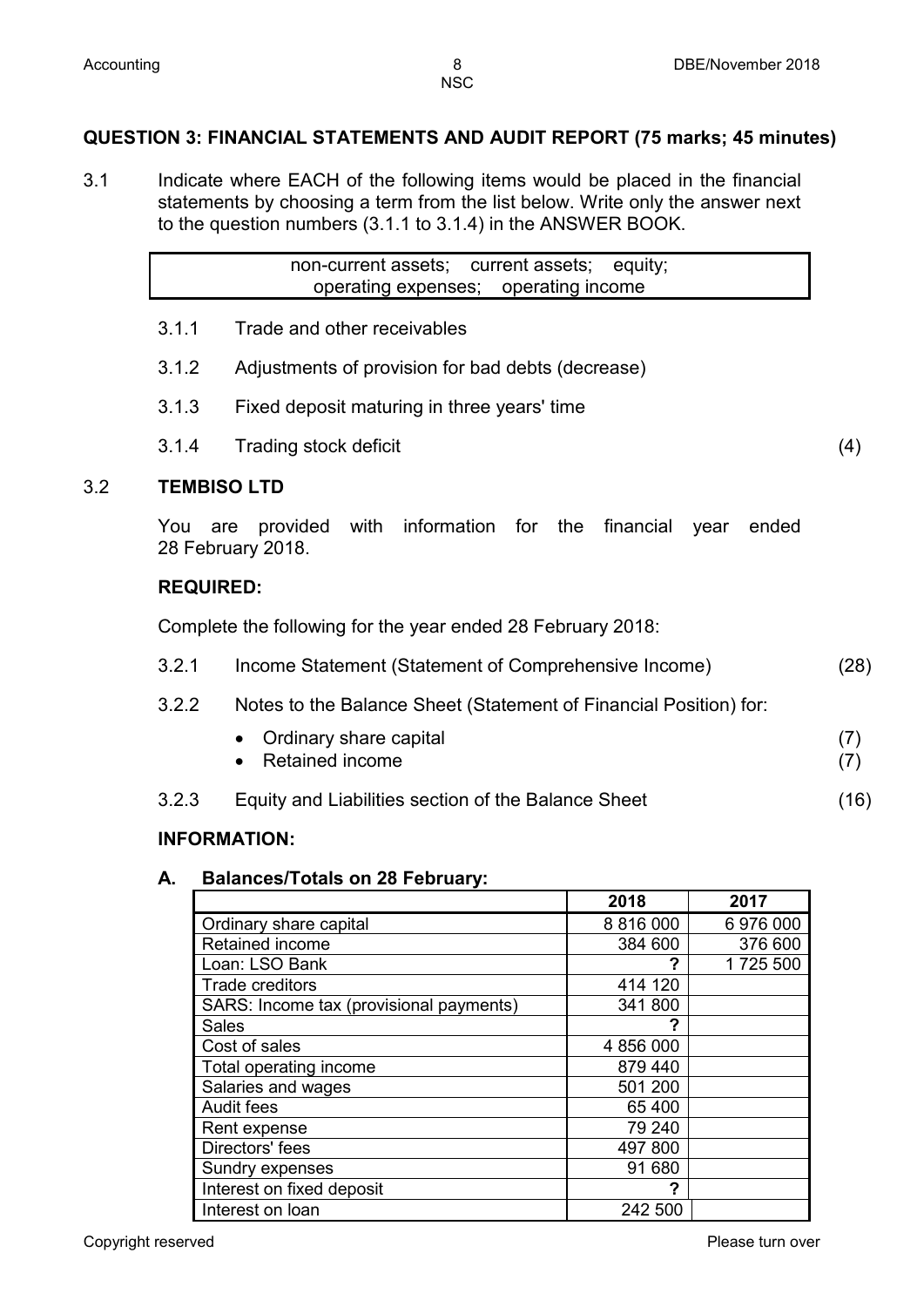#### **B. Adjustments and additional information:**

#### (a) **Sale of goods:**

The company maintains a mark-up of 40% on cost. Note that old goods costing R96 000 (included in cost of sales) were sold at 10% below cost price.

#### (b) **Audit fees:**

75% of the annual fees have been paid.

#### (c) **Directors' fees:**

The company has three directors who earn the same fee. One director was paid two months in advance.

#### (d) **Rental:**

A storeroom was rented from 1 June 2017 at R11 200 per month. Rent increased by 7,5% on 1 December 2017. Provide for outstanding rent.

#### (e) **Loan: LSO Bank**

- Fixed monthly repayments, including interest, are R31 600.
- Capitalised interest amounted to R242 500 for the year ended 28 February 2018.
- Interest for the next financial year is expected to be R162 000.
- Part of the loan will be repaid within the next financial year.

#### (f) **Income tax for 2018:**

- R31 300 is still due to SARS.
- The correct net profit after tax is R959 400.

#### (g) **Share capital and dividends:**

Authorised share capital: 1 600 000 ordinary shares

| 1 March 2017     | 80% of the shares were in issue.            |
|------------------|---------------------------------------------|
| 1 May 2017       | 300 000 shares were repurchased at R465 000 |
|                  | above the average share price.              |
| 31 August 2017   | Interim dividends paid: 30 cents per share. |
| 31 October 2017  | Additional shares were issued.              |
| 28 February 2018 | Final dividends were declared.              |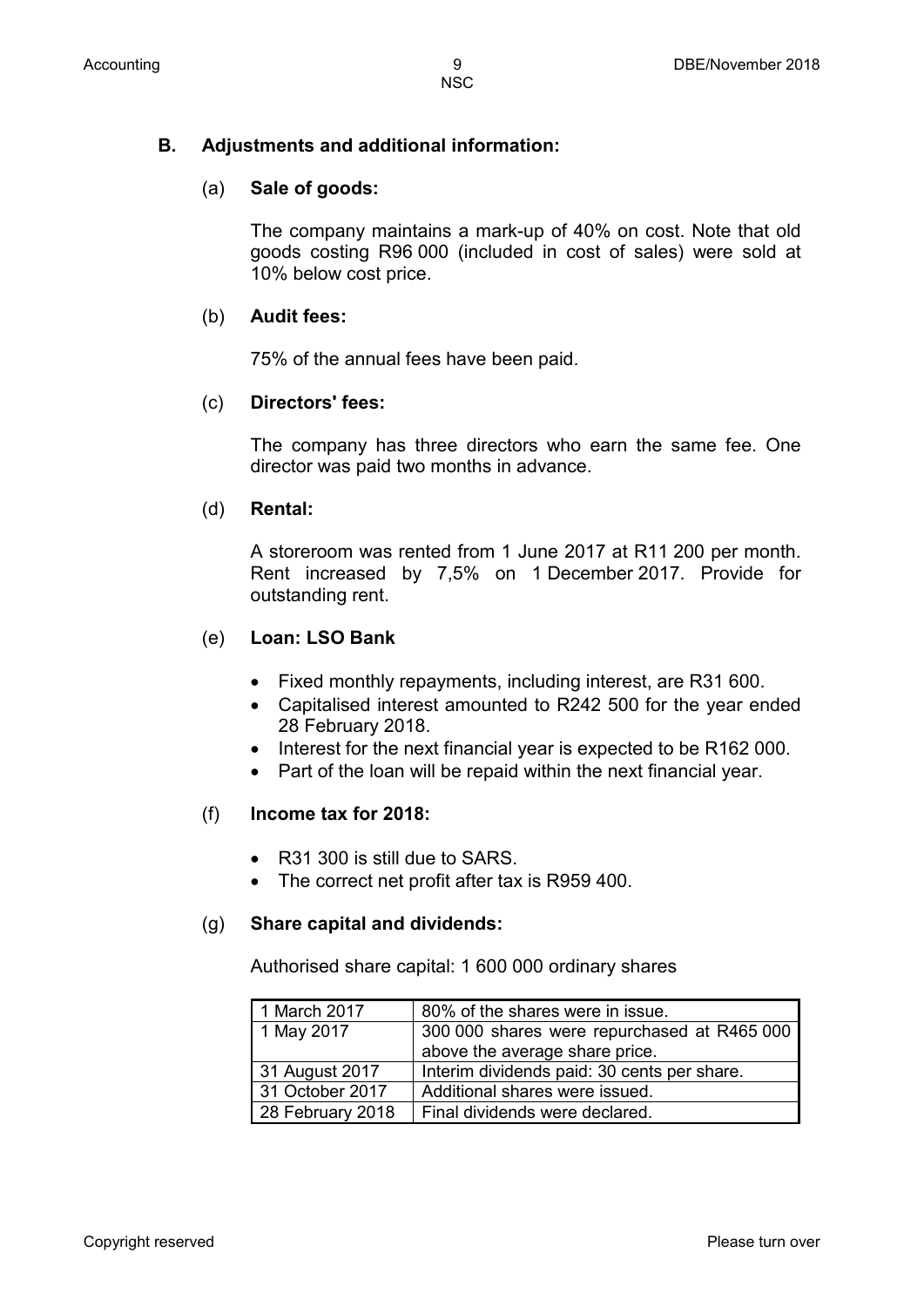#### 3.3 **AUDIT REPORT**

Extracts from the audit report of Tembiso Ltd are provided.

#### **INFORMATION:**

|         | <b>To Shareholders</b>                                                                                                                                     |
|---------|------------------------------------------------------------------------------------------------------------------------------------------------------------|
|         | We have audited the financial statements set out on pages 8 to<br>52                                                                                       |
|         | <b>Opinion</b>                                                                                                                                             |
| Point 1 | In our opinion the financial statements present fairly, in all material<br>respects, the financial position of the company<br>as<br>at<br>28 February 2018 |
| Point 2 | in accordance with International Financial Reporting Standards<br>(IFRS) and the requirements of the Companies Act (Act 71 of 2008)<br>of South Africa.    |
|         | <b>Basis for Opinion</b>                                                                                                                                   |
| Point 3 | We are independent of the company                                                                                                                          |
| Point 4 | We have fulfilled our ethical responsibilities, which are consistent<br>with international standards                                                       |
| Point 5 | and the audit evidence obtained is sufficient and appropriate to<br>provide a basis for our opinion.                                                       |

#### **REQUIRED:**

#### 3.3.1 **Refer to points 1 to 3.**

Why did the auditors mention these points? Give ONE explanation for EACH point. (5)

#### 3.3.2 **Refer to points 4 and 5.**

Explain TWO examples of:

- Ethical responsibilities
- Audit evidence (8)

**75**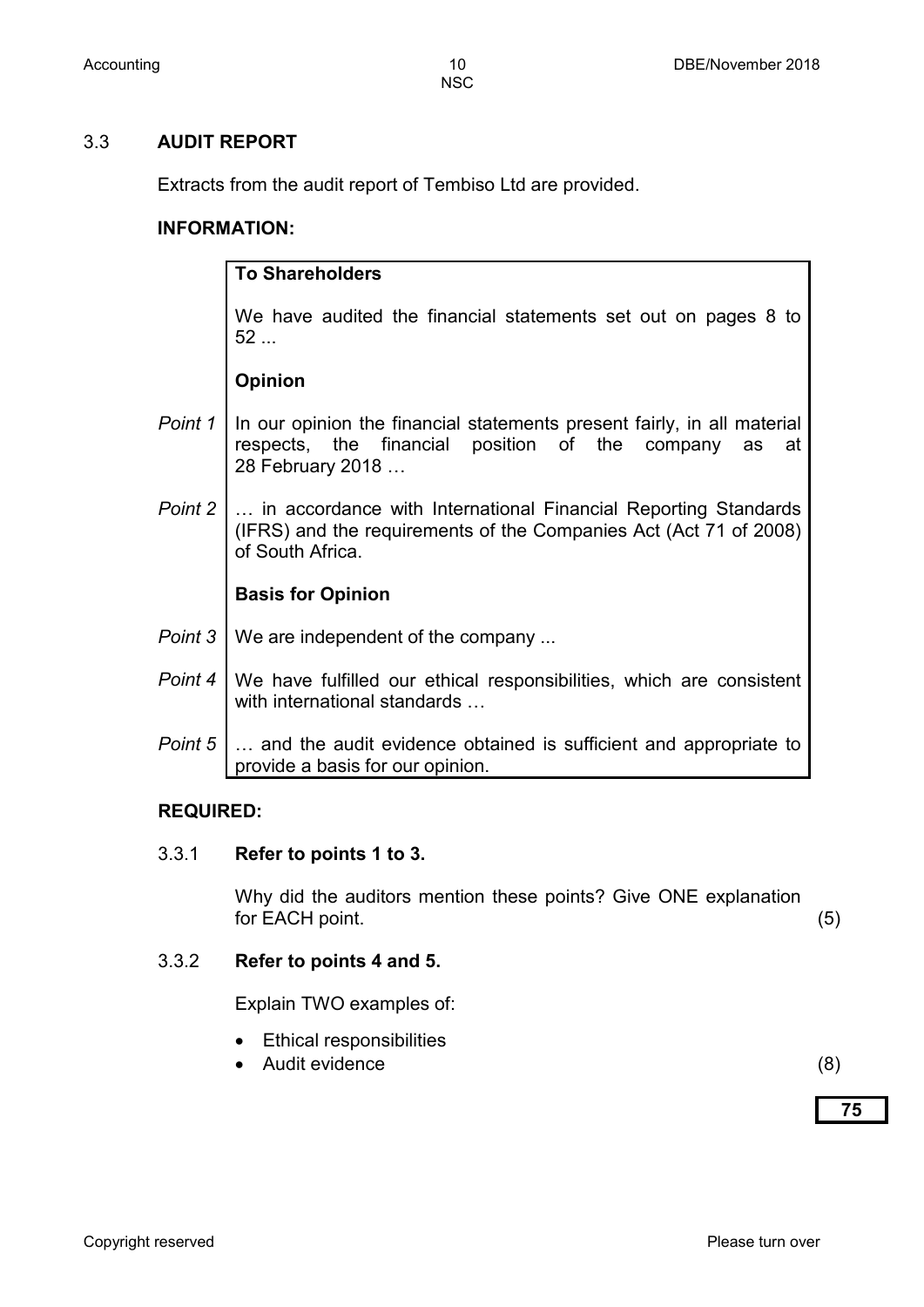# **KEEP THIS PAGE BLANK.**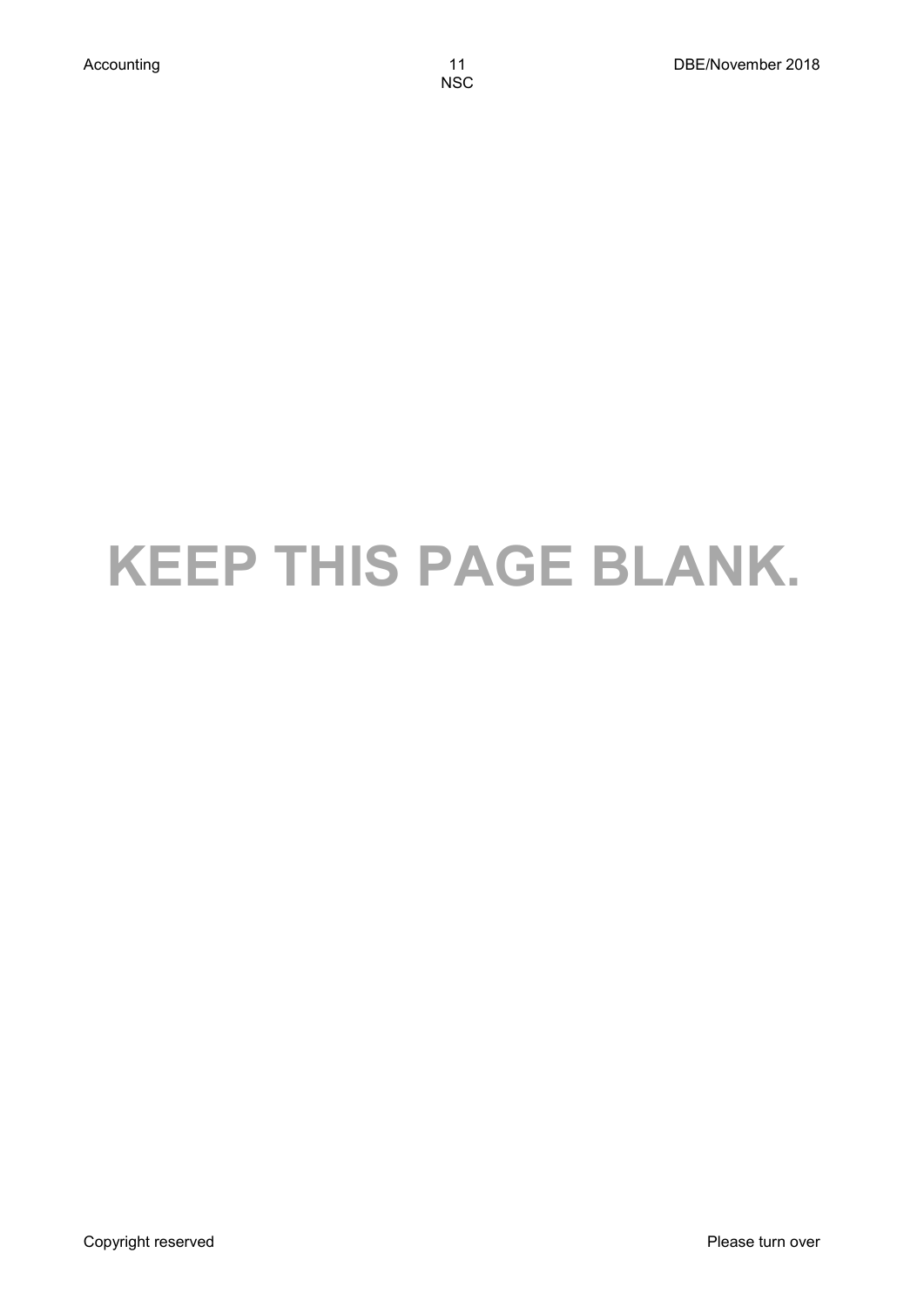#### **QUESTION 4: CASH FLOW STATEMENT AND INTERPRETATION (70 marks; 40 minutes)**

You are provided with information about Vooma Limited for the past two financial years ended 30 June. The company is situated in KZN and trades in racing bikes.

#### **REQUIRED:**

- **NOTE:** Provide figures or financial indicators (ratios or percentages) and comparisons with the previous year to support comments or explanations.
- 4.1 Calculate the following for 2018:

|     | 4.1.1      | % operating expenses on sales                                                                                                                                                                                          | (2)        |
|-----|------------|------------------------------------------------------------------------------------------------------------------------------------------------------------------------------------------------------------------------|------------|
|     | 4.1.2      | Acid-test ratio                                                                                                                                                                                                        | (4)        |
|     | 4.1.3      | % return on shareholders' equity                                                                                                                                                                                       | (4)        |
| 4.2 | Statement: | Calculate the following figures that will appear in the 2018 Cash Flow                                                                                                                                                 |            |
|     | 4.2.1      | Change in investments                                                                                                                                                                                                  | (2)        |
|     | 4.2.2      | Income tax paid                                                                                                                                                                                                        | (4)        |
|     | 4.2.3      | Fixed assets sold (at carrying value)                                                                                                                                                                                  | (5)        |
| 4.3 |            | Cash flow and financing activities:                                                                                                                                                                                    |            |
|     | 4.3.1      | Explain why the directors are satisfied with the improvement in cash<br>and cash equivalents since 1 July 2016.                                                                                                        | (3)        |
|     | 4.3.2      | Decisions and gearing in 2018:                                                                                                                                                                                         |            |
|     |            | Identify THREE decisions that the directors made to pay for land<br>$\bullet$<br>and buildings.<br>Explain how these decisions affected:<br>$\bullet$<br>Capital employed<br>Financial gearing (Quote TWO indicators.) | (6)<br>(6) |
|     |            |                                                                                                                                                                                                                        |            |
|     | 4.3.3      | From the Cash Flow Statement identify ONE decision made by the<br>directors in 2017 that they did NOT make in 2018, besides the<br>points mentioned above. Give a possible reason for the decision<br>in 2017.         | (3)        |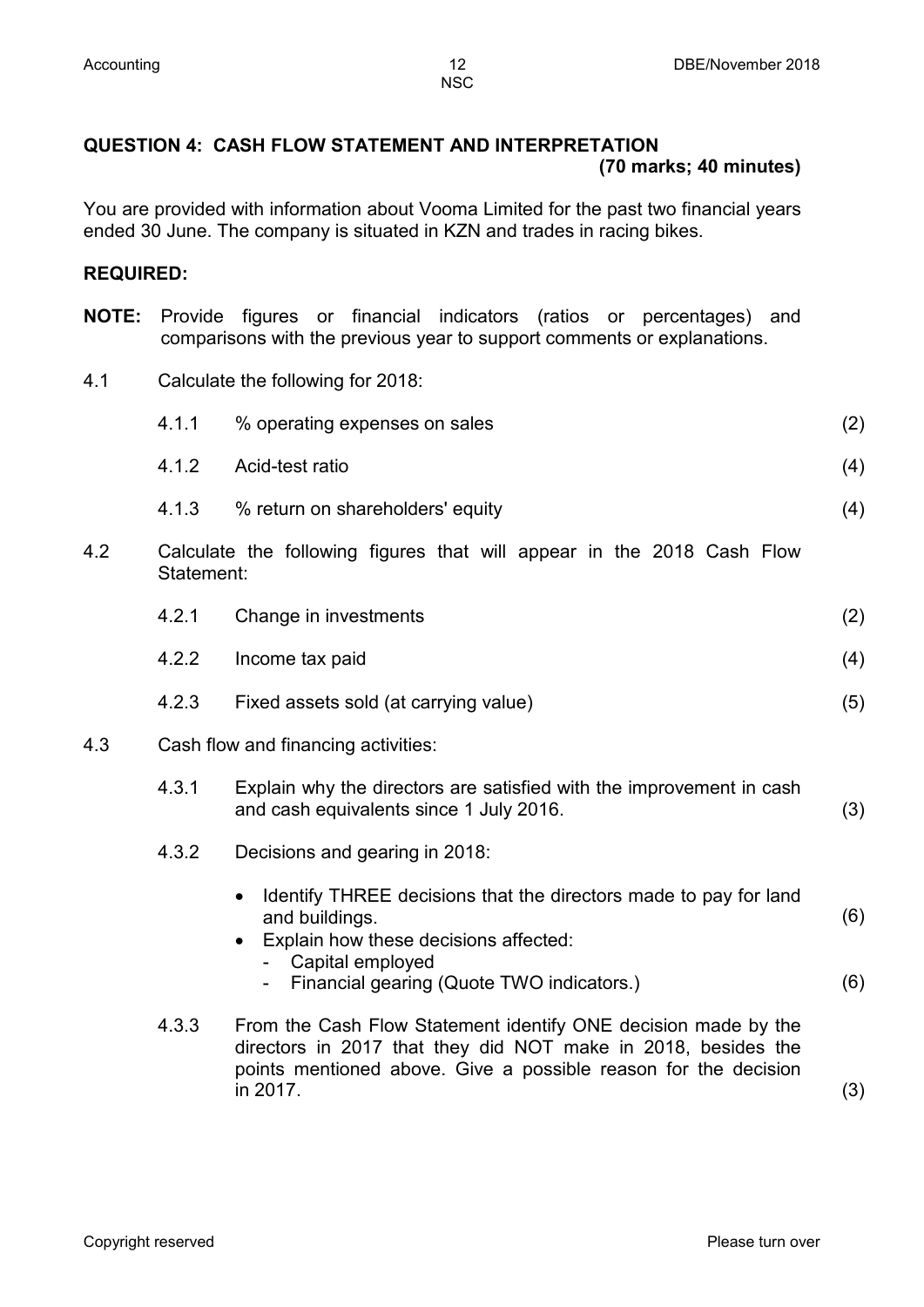NSC

#### 4.4 Dividends, returns and shareholding for the 2018 financial year:

- On 1 July 2017 there were 800 000 shares in issue.
- On 31 December 2017 interim dividends were paid.
- On 1 January 2018, 200 000 shares were issued to existing shareholders.
- On 30 June 2018 final dividends of 75 cents per share were declared on all shares, but have not yet been paid.
- 4.4.1 Calculate for the 2018 financial year:
	- Total interim dividends paid
	- Interim dividends per share
- 4.4.2 Calculate total dividends earned by Dudu Mkhize for the 2018 financial year. Her shareholding is:

|                | <b>SHARES PURCHASED</b> | <b>PURCHASE PRICE</b> |  |
|----------------|-------------------------|-----------------------|--|
| 31 August 2016 | 380 000 shares          | R7,00                 |  |
| 1 January 2018 | 110 000 shares          | R <sub>20,00</sub>    |  |
| TOTAL          | 490 000 shares          |                       |  |

4.4.3 On 1 January 2018 each shareholder was offered two shares for every five shares owned. Dudu did not buy enough shares to become the majority shareholder.

> Calculate the minimum number of additional shares that Dudu should have bought. (3)

- 4.5 The directors decided to buy land and buildings in two other provinces in 2018 to solve the problem of low sales that they had previously had in KZN.
	- 4.5.1 Explain:
		- Why it was necessary to purchase properties in other provinces instead of in KZN
		- Whether the decision to purchase these properties had the desired effect on sales
		- Another strategy they used to solve the problem of low sales
	- 4.5.2 The CEO, Ben Palo, wants to communicate other good news to the shareholders at the AGM. Give advice on what he should say about the following topics:
		- Earnings per share • % return earned • Share price on the JSE (3) (3) (3)

(2)

(3) (3)

(3) (3)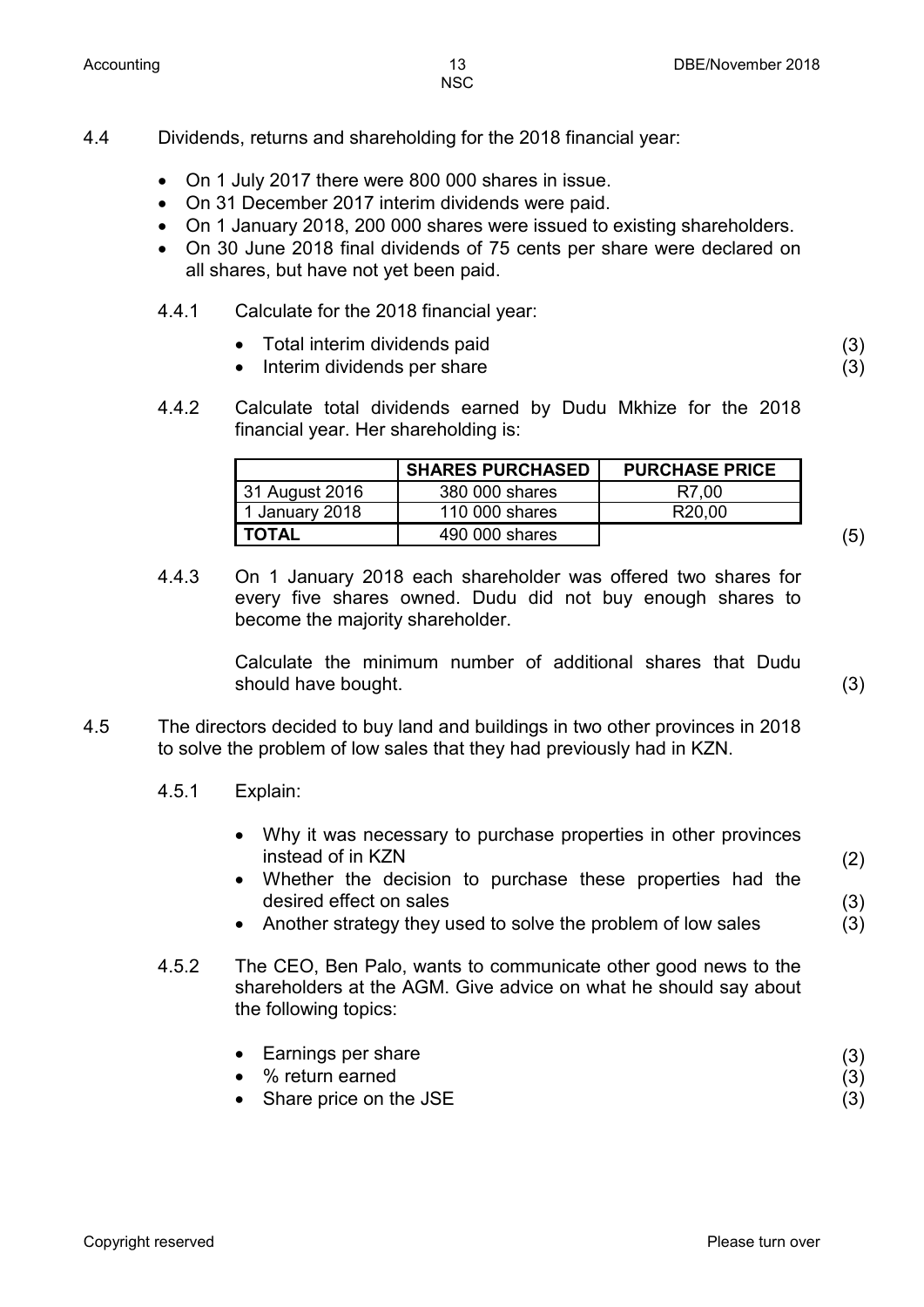## **INFORMATION FOR THE YEAR ENDED 30 JUNE:**

#### **A. FIGURES IDENTIFIED FROM INCOME STATEMENT:**

|                      | 2018        | 2017       |
|----------------------|-------------|------------|
| <b>Sales</b>         | R13 182 000 | R7 740 000 |
| Number of bikes sold | 1 750 bikes | 900 bikes  |
| Mark-up %            | 58%         | 72%        |
| Cost of sales        | 8 330 000   | 4 500 000  |
| Gross profit         | 4 852 000   | 3 240 000  |
| Operating expenses   | 1 900 000   | 1 500 000  |
| Depreciation         | 412 000     | 275 000    |
| Income tax           | 819 000     | 444 000    |
| Net profit after tax | 1911000     | 1 036 000  |

## **B. EXTRACT FROM BALANCE SHEET ON 30 JUNE:**

|                                | 2018        | 2017       |
|--------------------------------|-------------|------------|
| Fixed assets (carrying value)  | R12 154 000 | R8 031 000 |
| Investments                    | 625 000     | 600 000    |
| <b>Current assets</b>          | 2 427 000   | 2 090 000  |
| Inventories                    | 1 652 000   | 1 250 000  |
| Trade and other receivables    | 365 000     | 820 000    |
| SARS: Income tax               | 0           | 15 000     |
| Cash and cash equivalents      | 410 000     | 5 0 0 0    |
| Shareholders' equity           | 12 112 000  | 7 191 000  |
| Non-current liabilities (Loan) | 1850000     | 2 600 000  |
| <b>Current liabilities</b>     | 1 244 000   | 930 000    |
| Trade and other payables       | 420 000     | 515 000    |
| Shareholders for dividends     | 750 000     | 280 000    |
| SARS: Income tax               | 74 000      | 0          |
| <b>Bank overdraft</b>          | 0           | 135 000    |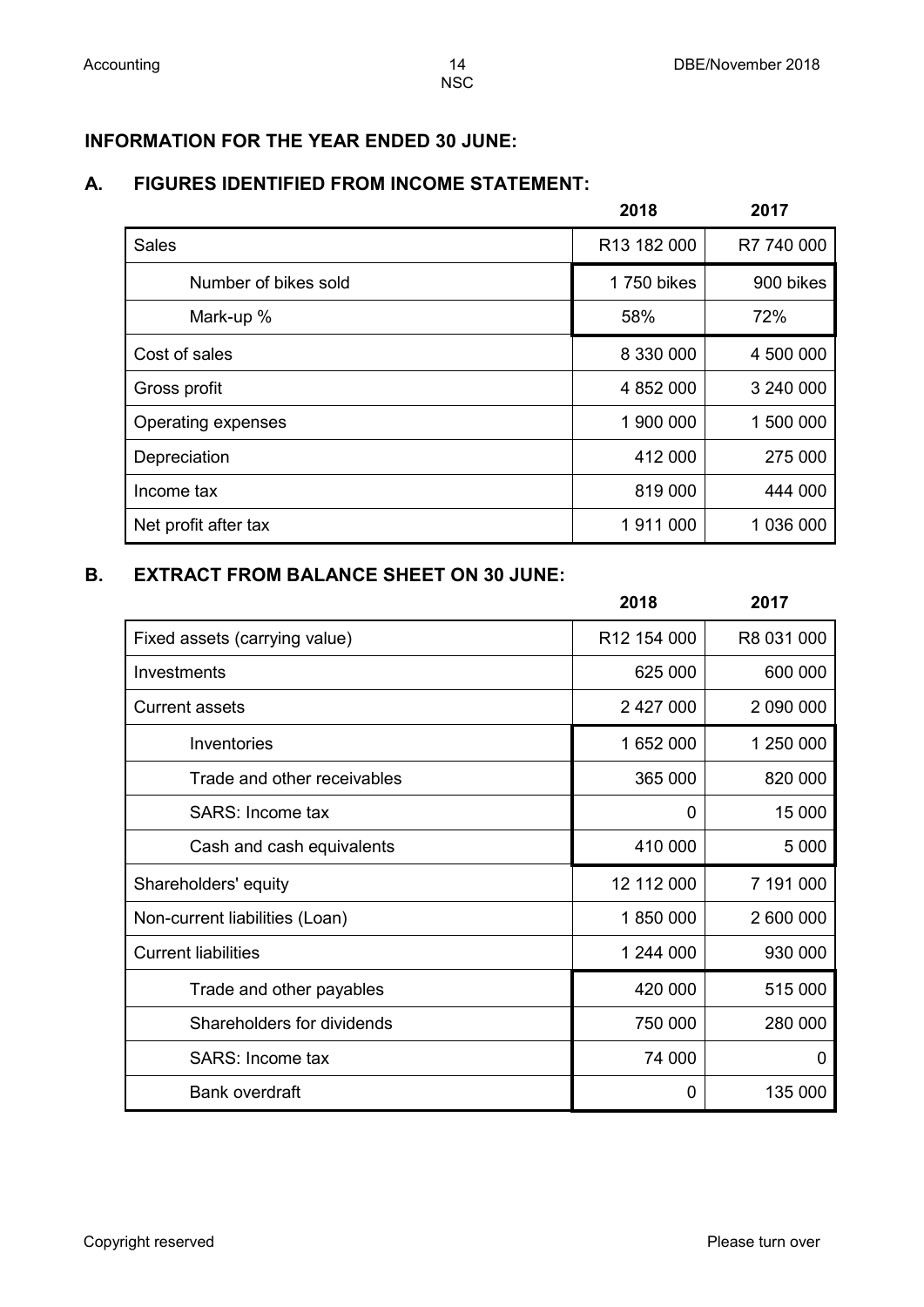#### **C. CASH FLOW STATEMENT:**

|                                          | 2018       | 2017       |
|------------------------------------------|------------|------------|
| Cash flows from operating activities     | R1 850 000 | R1 046 000 |
| Cash generated from operations           | 3 322 000  | 1989000    |
| Interest paid                            | ?          | (260000)   |
| Dividends paid                           | (520000)   | (254000)   |
| Income tax paid                          | ?          | (429 000)  |
| Cash flows from investing activities     | (4560000)  | (167000)   |
| Purchases of land and buildings          | (4840000)  | 0          |
| Sale of fixed assets                     | ?          | 383 000    |
| Change in investments                    | ?          | (550000)   |
| Cash flows from financing activities     | 3 250 000  | (400000)   |
| Share capital issued                     | 4 000 000  | 0          |
| Shares repurchased                       | $\Omega$   | (1000000)  |
| Change in non-current liabilities        | (750000)   | 600 000    |
|                                          |            |            |
| Cash and cash equivalents:<br>Net change | 540 000    | 479 000    |
| Opening balance                          | (130000)   | (609 000)  |
| Closing balance                          | 410 000    | (130000)   |

## **D. FINANCIAL INDICATORS:**

|                                | 2018        | 2017        |
|--------------------------------|-------------|-------------|
| Mark-up % achieved             | 58%         | 72%         |
| Operating expenses on sales    | ?           | 19,4%       |
| Debt-equity ratio              | 0,2:1       | 0,4:1       |
| Acid-test ratio                | ?           | 0,9:1       |
| Return on shareholders' equity | ?           | 14,4%       |
| Return on capital employed     | 20,8%       | 17,8%       |
| Earnings per share             | 208 cents   | 130 cents   |
| Dividends per share            | ?           | 70 cents    |
| Dividend pay-out rate          | 50%         | 54%         |
| Net asset value per share      | 1 211 cents | 899 cents   |
| Market price on stock exchange | 2 800 cents | 2 100 cents |
| Interest on loans              | 12%         | 12%         |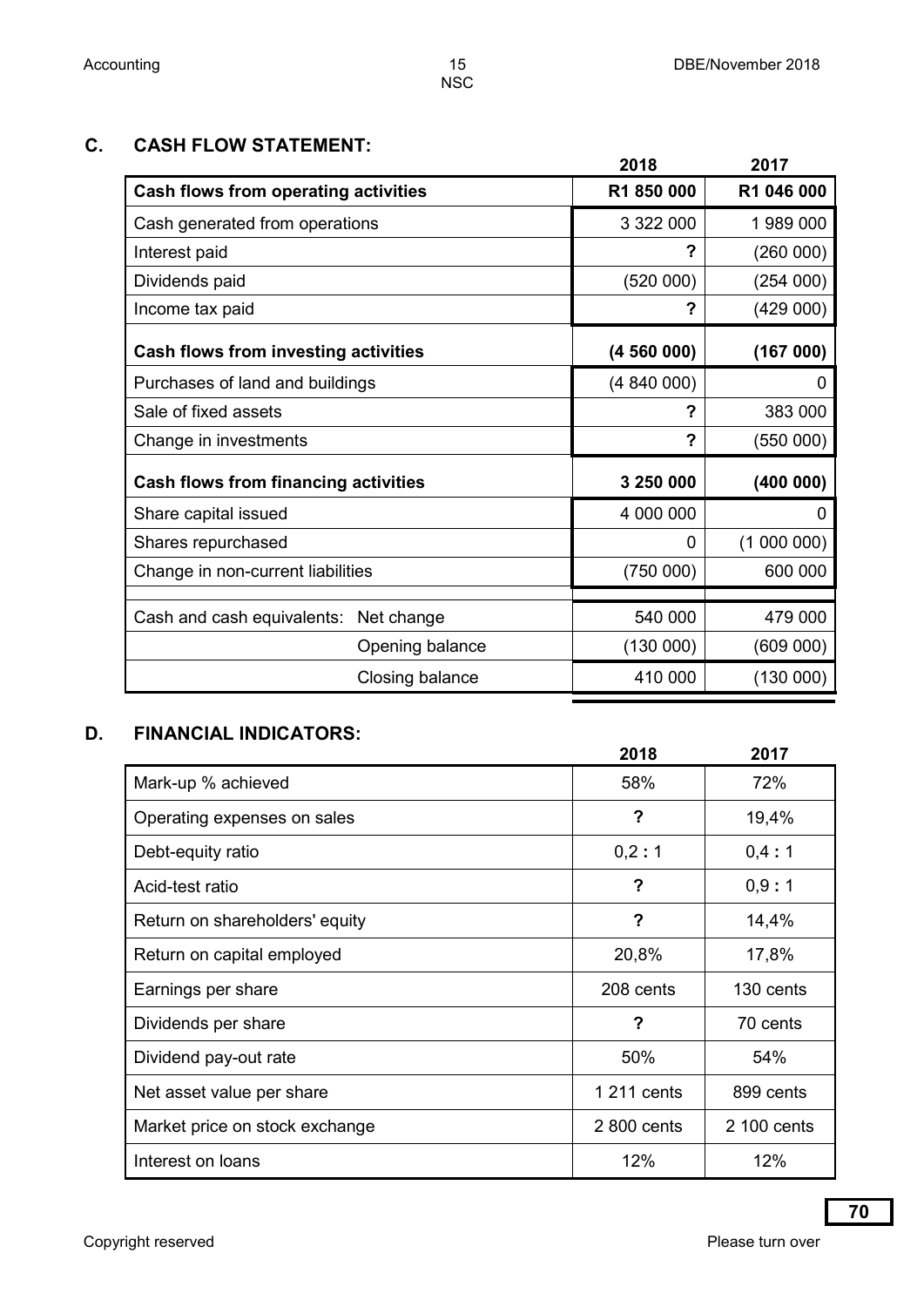#### **QUESTION 5: INVENTORY VALUATION AND FIXED ASSETS**

#### **(45 marks; 30 minutes)**

5.1 Choose a method in COLUMN B that matches the description in COLUMN A. Write only the letters (A–E) next to the question numbers (5.1.1 to 5.1.4) in the ANSWER BOOK.

|       | <b>COLUMN A</b>                                                         |             | <b>COLUMN B</b>            |
|-------|-------------------------------------------------------------------------|-------------|----------------------------|
| 5.1.1 | Assumes that stock is sold in<br>date order as purchased.               | A           | straight-line method       |
| 5.1.2 | A unique value is assigned to                                           | B           | weighted-average method    |
|       | each stock item.                                                        | $\mathsf C$ | first-in-first-out method  |
| 5.1.3 | Depreciation is constant over<br>the useful life of the fixed asset.    | D           | diminishing-balance method |
|       |                                                                         | Е           | specific identification    |
| 5.1.4 | Depreciation is calculated on the<br>carrying value of the fixed asset. |             | method                     |
|       |                                                                         |             | $\mathsf{x}$               |

(See QUESTION 5.2 on the next page.)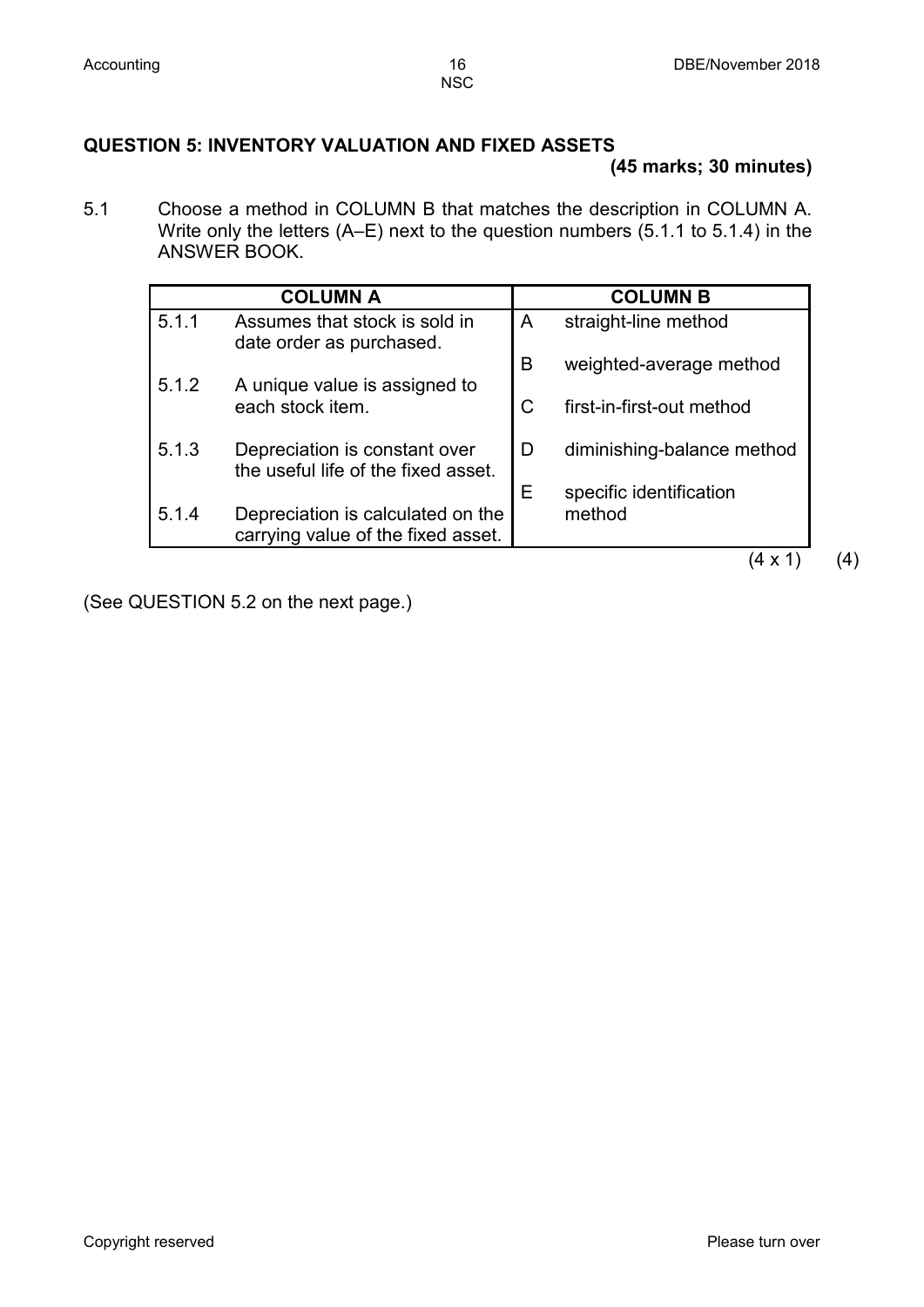#### 5.2 **PACKER'S SUITCASE SHOP**

Charles Packer sells travel suitcases. The year-end is 30 June 2018.

#### **REQUIRED:**

| 5.2.1 | Calculate the value of the closing stock on 30 June 2018 using the |     |
|-------|--------------------------------------------------------------------|-----|
|       | first-in-first-out (FIFO) method.                                  | (5) |

- 5.2.2 Charles suspects that suitcases have been stolen. Provide a calculation to support his concern. (5)
- 5.2.3 Charles is concerned about the volume of stock on hand.
	- Calculate for how long his closing stock is expected to last. (6)
	- State ONE problem with keeping too much stock on hand and ONE problem with keeping insufficient stock on hand. (4)

#### **INFORMATION:**

#### • **Stock balances:**

|               | <b>UNITS</b> | <b>UNIT</b><br><b>PRICE</b> | <b>TOTAL</b> |
|---------------|--------------|-----------------------------|--------------|
| Opening stock | 420          | R <sub>2</sub> 175          | R913 500     |
| Closing stock | 496          |                             |              |

#### • **Purchases, returns and carriage:**

|                                       | <b>UNITS</b> | <b>UNIT</b><br><b>PRICE</b> | <b>TOTAL</b> |
|---------------------------------------|--------------|-----------------------------|--------------|
| <b>Purchases</b>                      | 3 1 5 5      |                             | R8 460 850   |
| September 2017                        | 850          | R <sub>2</sub> 250          | R1 912 500   |
| December                              | 980          | R <sub>2</sub> 670          | R2 616 600   |
| March 2018                            | 875          | R <sub>2</sub> 930          | R2 563 750   |
| June* (see returns)                   | 450          | R3 040                      | R1 368 000   |
|                                       |              |                             |              |
| <b>Returns*</b> (from June purchases) | 25           | R <sub>3</sub> 040          | R76 000      |

• **Sales:** 3 050 travel suitcases were sold at R4 200 each.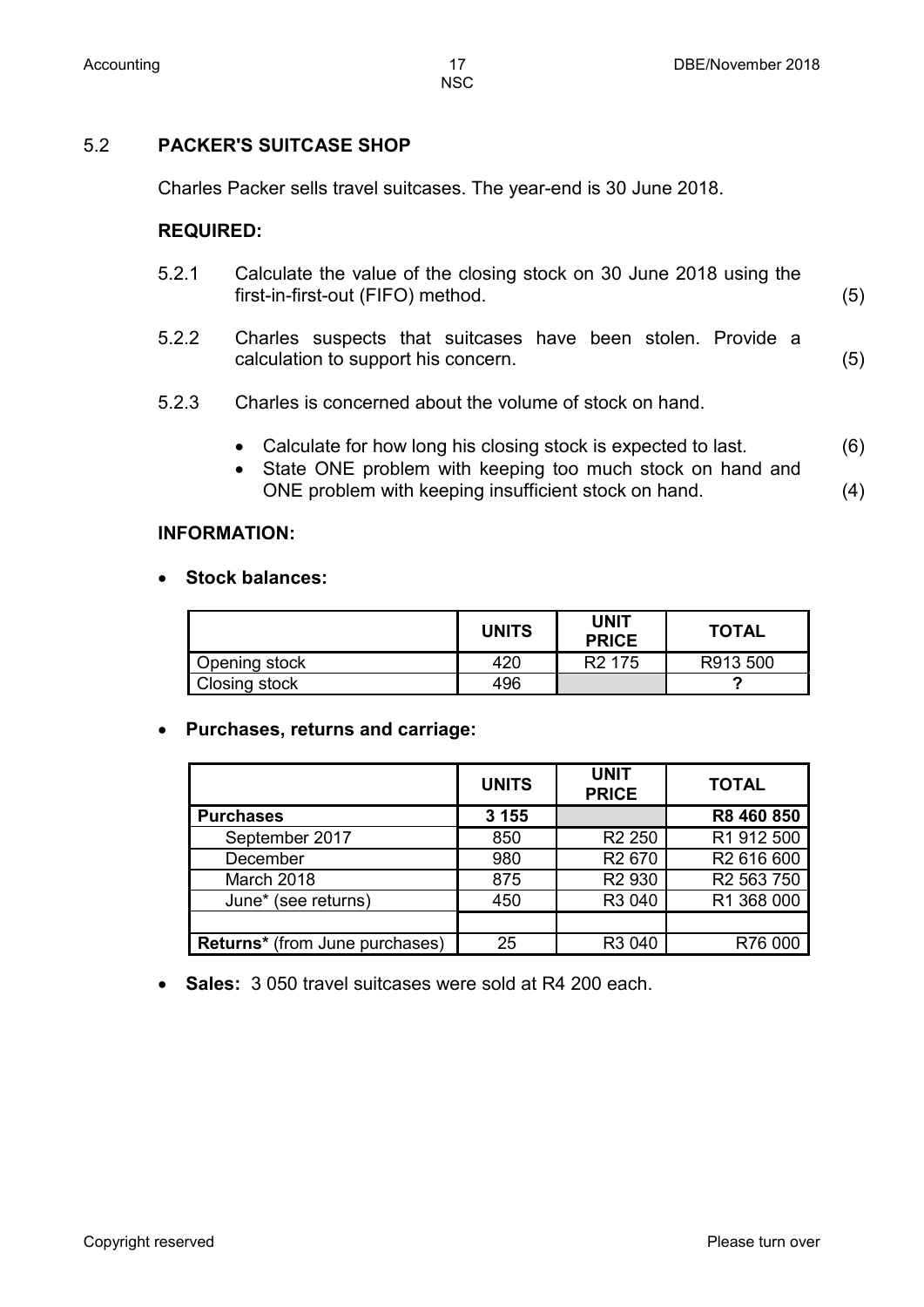NSC

#### 5.3 **MINDEW LIMITED**

The financial year-end is 31 May 2018.

#### **REQUIRED:**

- 5.3.1 Calculate the missing figures indicated by **(i)** to **(v)** in the table below. (17)
- 5.3.2 Explain how the internal auditor should check that movable fixed assets were not stolen. (2)
- 5.3.3 Land and buildings were bought five years ago for R6 m. Property prices have increased by 20% since then. The directors want to increase the value of this asset and reflect a profit of R1 200 000 in the financial statements.

As an independent auditor, what advice would you give? Provide ONE point. (2)

#### **INFORMATION FOR YEAR-END 31 MAY 2018:**

| А. | <b>FIXED ASSETS</b>          | <b>LAND AND</b><br><b>BUILDINGS</b> | <b>COMPUTERS EQUIPMENT VEHICLES</b> |           |           |
|----|------------------------------|-------------------------------------|-------------------------------------|-----------|-----------|
|    | <b>Carrying value: Begin</b> | 6 000 000                           | 13 000                              | 1 027 500 | 1 300 000 |
|    | Cost                         | 6 000 000                           | 108 000                             | 1 250 000 | 2 100 000 |
|    | Accumulated<br>depreciation  |                                     | (95000)                             | (222 500) | (800 000) |
|    | <b>Movements</b>             |                                     |                                     |           |           |
|    | <b>Additions</b>             | (i)                                 | 0                                   | 172 500   | 0         |
|    | <b>Disposals</b>             |                                     | 0                                   |           | (iv)      |
|    | Depreciation                 | U                                   | (ii)                                | (iii)     | (256 000) |
|    | <b>Carrying value: End</b>   |                                     |                                     |           |           |
|    | Cost                         |                                     |                                     |           |           |
|    | Accumulated<br>depreciation  |                                     |                                     |           | (v)       |

#### **B. Land and buildings:**

Grant Construction was paid R882 000 for building new offices (R610 000) and repairing windows (R272 000).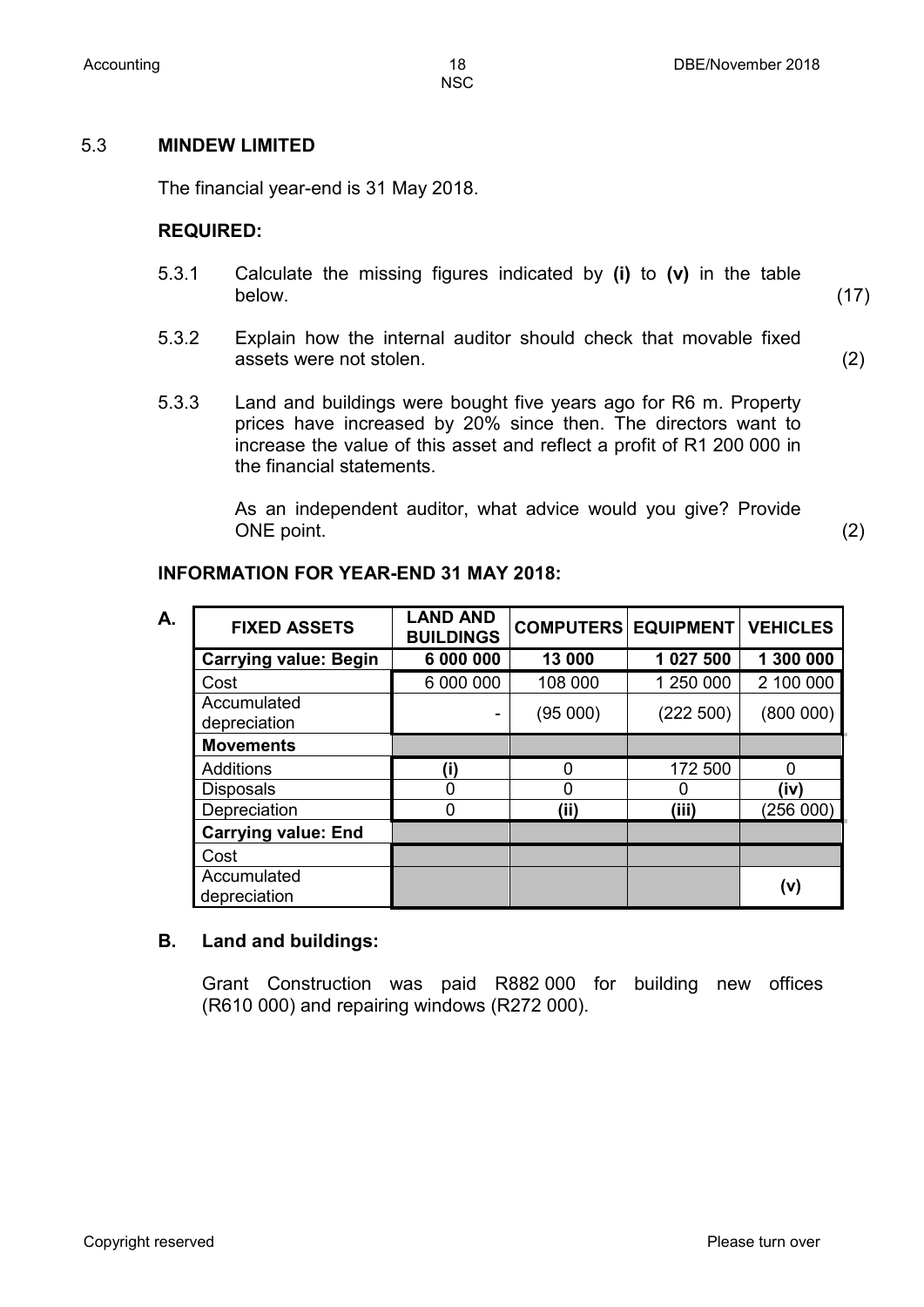- The three computers were all bought on the same day at R36 000 each.
- Depreciation is 33⅓% on cost.
- These computers are expected to last another two years.

#### **D. Equipment:**

**C. Computers:** 

- Additional equipment was purchased on 1 February 2018.
- Depreciation is 10% p.a. on cost.

#### **E. Vehicles:**

- Depreciation is 20% p.a. on carrying value.
- A vehicle was sold for cash at carrying value on 31 December 2017. The Fixed Assets Register reflected the following:

| l Cost                                 | R <sub>176</sub> 000 |
|----------------------------------------|----------------------|
| Accumulated depreciation (1 June 2017) | R <sub>128</sub> 000 |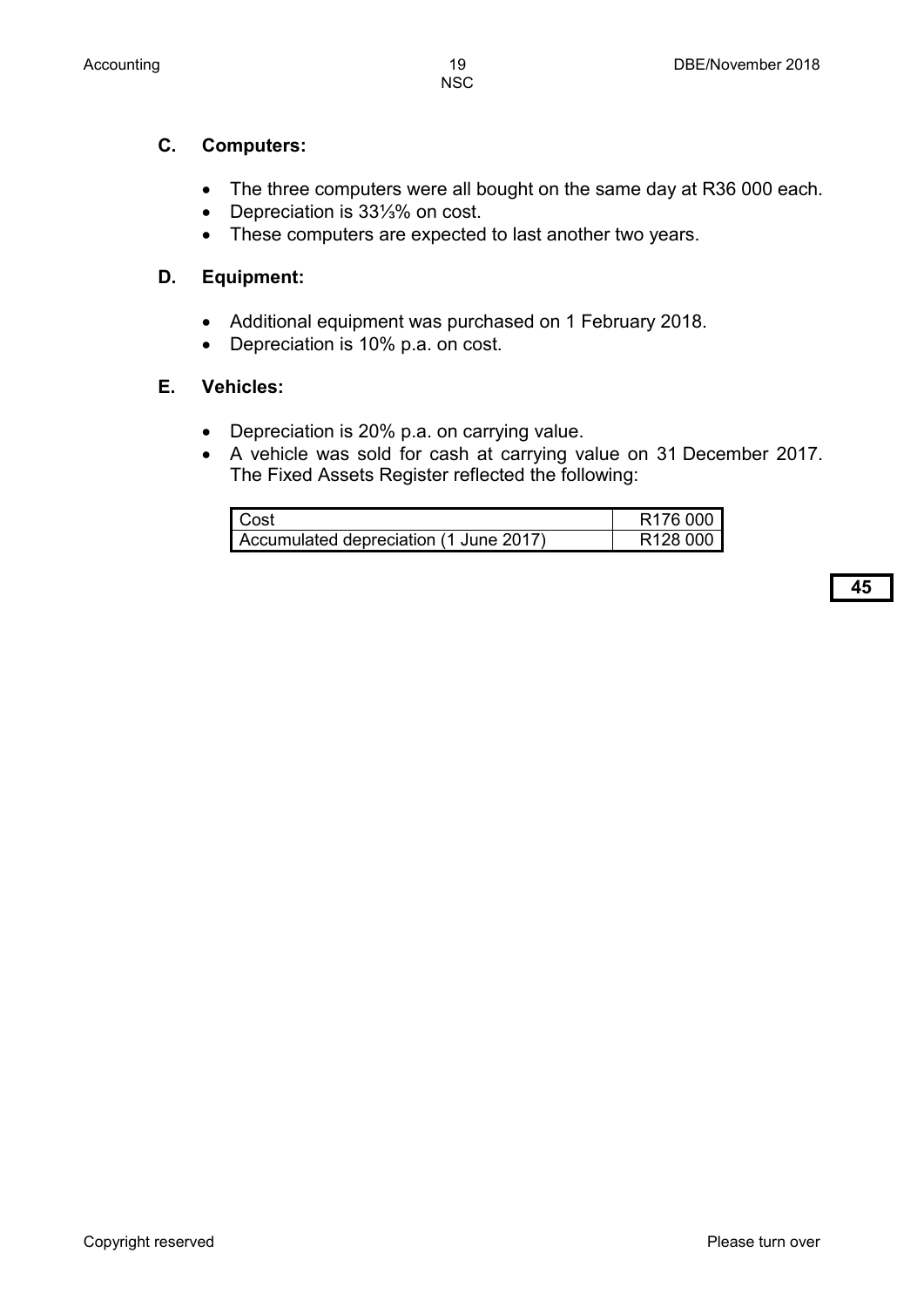#### **QUESTION 6: CASH BUDGETS (35 marks; 20 minutes)**

Donald May owns Breezy Traders that sell air-conditioner units. The budget period ends on 31 October 2018.

#### **REQUIRED:**

- 6.1 Complete the Debtors' Collection Schedule for October 2018. (7)
- 6.2 Calculate the amounts indicated by **(i)** to **(iii)** in the extract from the Cash Budget. (9)
- 6.3 Calculate the % increase in salaries of sales assistants for October 2018. Explain whether they should be satisfied with this increase. (5)

#### 6.4 **Refer to Information E.**

A new competitor moved into the area during September 2018. Donald was not aware of the competitor and did not take any action during September.

- 6.4.1 Explain the effect of the new competitor on any TWO items in the budget for September. Provide figures. (4)
- 6.4.2 Identify TWO changes Donald implemented in October in response to the new competitor. Quote figures. Give ONE reason for EACH change. (6)
- 6.4.3 Explain why Donald feels that his decisions were successful. Provide TWO points (with figures). (4)

#### **INFORMATION:**

- **A.** Cash sales comprise 60% of total sales. Mark-up is 75% on cost.
- **B.** Debtors pay as follows:
	- 20% in the month of sales and receive 5% discount
	- 55% in the month following the month of sales
	- 22% two months after the month of sales
- **C.** Stock sold is replaced in the month of sales. 50% of purchases are on credit. Creditors are paid in the month following the month of purchases.